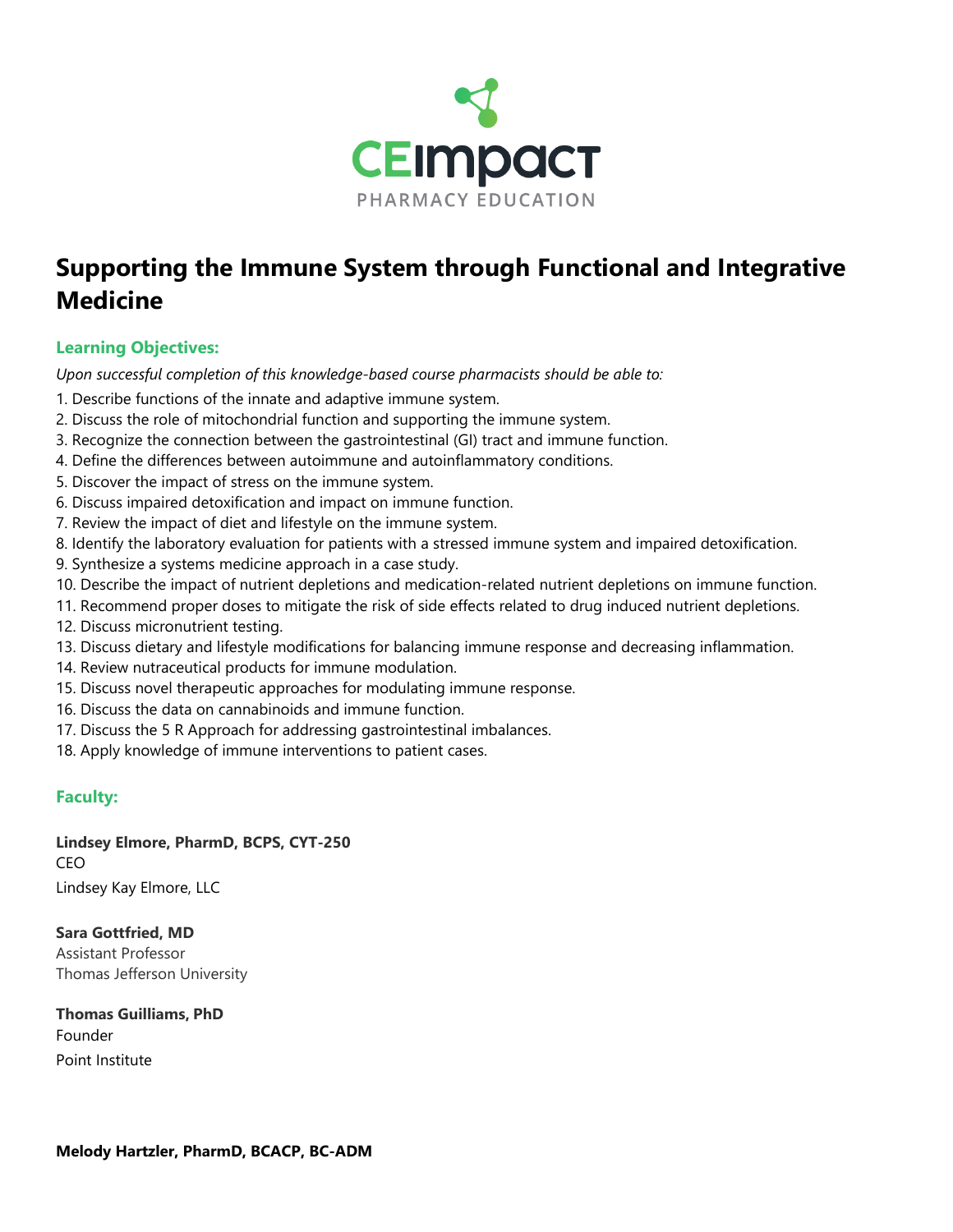

Clinical Pharmacist PharmToTable, Western Medicine, Cedarville University

**Sahar Swidan, PharmD** CEO Pharmacy Solutions

**Lara Zakaria, RPH, MS, CNS, CDN, IFMCP** Owner Foodie Farmacist LLC

## **Faculty Disclosure:**

- Dr. Elmore reports that she is a consultant for Nature's Ultra.
- Dr. Gottfried has a financial agreement with the Gottfried Institute.
- Dr. Guillams reports that he is a consultant for Ortho Molecular Products Inc.
- Dr. Hartzler reports that she is the owner of PharmToTable.
- Dr. Swidan reports that she is employed by Pharmacy Solutions.

CEimpact has taken appropriate action for conflict resolution, including external peer review.

Lara Zakaria does not report any actual or potential conflicts of interest in relation to this continuing pharmacy education course.

#### **CPE Credit**

CEimpact is accredited by the Accreditation Council for Pharmacy Education as a provider of continuing pharmacy

education.

**UAN:** 0107-9999-20-338-H04-P | 0.75 CEUs/7.5 Hrs. 0107-9999-20-338-L04-P | 0.75 CEUs/7.5 Hrs. On Demand Available: November 7th, 2020 On Demand Expiration: November 7th, 2023 Live Demand Available: November 7th, 2020 Live Demand Expiration: December 7th, 2020

*ON DEMAND: To obtain 7.5 contact hours of continuing pharmacy education credit (0.75 CEU), participants must participate in the on-demand activity and complete the exam\* and evaluation. Once successfully completed, click the Submit button. The CPE Statement of Credit can then be accessed on CPE Monitor, [www.MyCPEMonitor.net.](http://www.mycpemonitor.net/)*